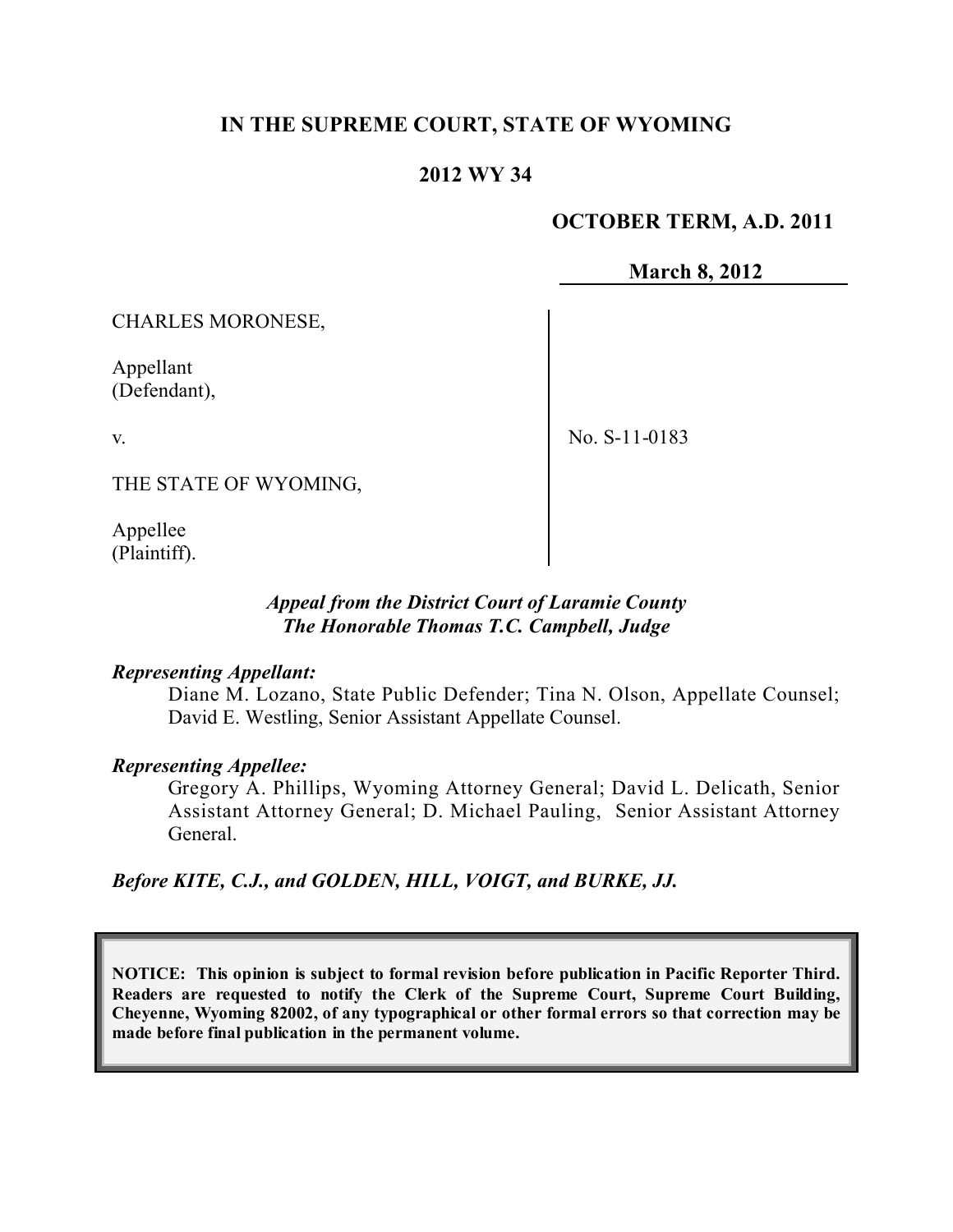#### **VOIGT, Justice.**

[¶1] Charles Moronese, the appellant, pled guilty to attempted second-degree murder and received a sentence of 20 to 22 years (or 240 to 264 months) imprisonment. More than four years after starting his sentence, the appellant filed a motion to correct an illegal sentence. He alleged that his sentence violated Wyo. Stat. Ann. § 7-13-201 (LexisNexis 2011) because the minimum term was greater than ninety percent of the maximum term. Rather than decrease the minimum term below the statutory minimum, as requested by the appellant, the district court increased the maximum term from 264 months to 267 months. The appellant appealed, arguing that increasing his sentence after he had begun to serve that sentence violated double jeopardy. We affirm, but remand for amendment of the sentence to include credit for time served.

## **ISSUE**

[¶2] Did the district court violate the double jeopardy provisions of the Wyoming and United States Constitutions by increasing the term of the appellant's prison sentence following the appellant's motion to correct an illegal sentence?

## **FACTS**

[¶3] The appellant was originally charged with attempted first-degree murder. Ultimately, he pled guilty to attempted second-degree murder, in violation of Wyo. Stat. Ann. §§ 6-1-301(a)(i) and 6-2-104 (LexisNexis 2011), and was sentenced to a prison term of 20 to 22 years. The penalty for attempted second-degree murder is imprisonment "in the penitentiary for any term not less than twenty (20) years, or during life." Wyo. Stat. Ann. § 6-2-104. The appellant was transferred to the Wyoming State Penitentiary on June 6, 2006.

[¶4] After serving more than four years of his sentence, the appellant filed a motion to correct illegal sentence, arguing that his sentence violated the indeterminate sentencing statute. That statute requires that "the court imposing the sentence . . . shall establish a maximum and minimum term within the limits authorized for the statute violated." Wyo. Stat. Ann. § 7-13-201. The statute continues, "the minimum term shall not be less than the minimum provided by law for the statute violated, nor greater than ninety percent (90%) of the maximum term imposed." *Id*. The appellant correctly stated that his sentence of 20 to 22 years, or 240 to 264 months, violated this requirement because 240 months exceeds ninety percent of 264 months. To bring his sentence into compliance with this requirement, the appellant requested that the district court suspend one year of his minimum sentence, so his effective term would be 19 to 22 years. Ruling that the original sentence was illegal in violation of the indeterminate sentencing statute, the district court resentenced the appellant to a term of imprisonment of 240 to 267 months. The appellant now appeals that decision.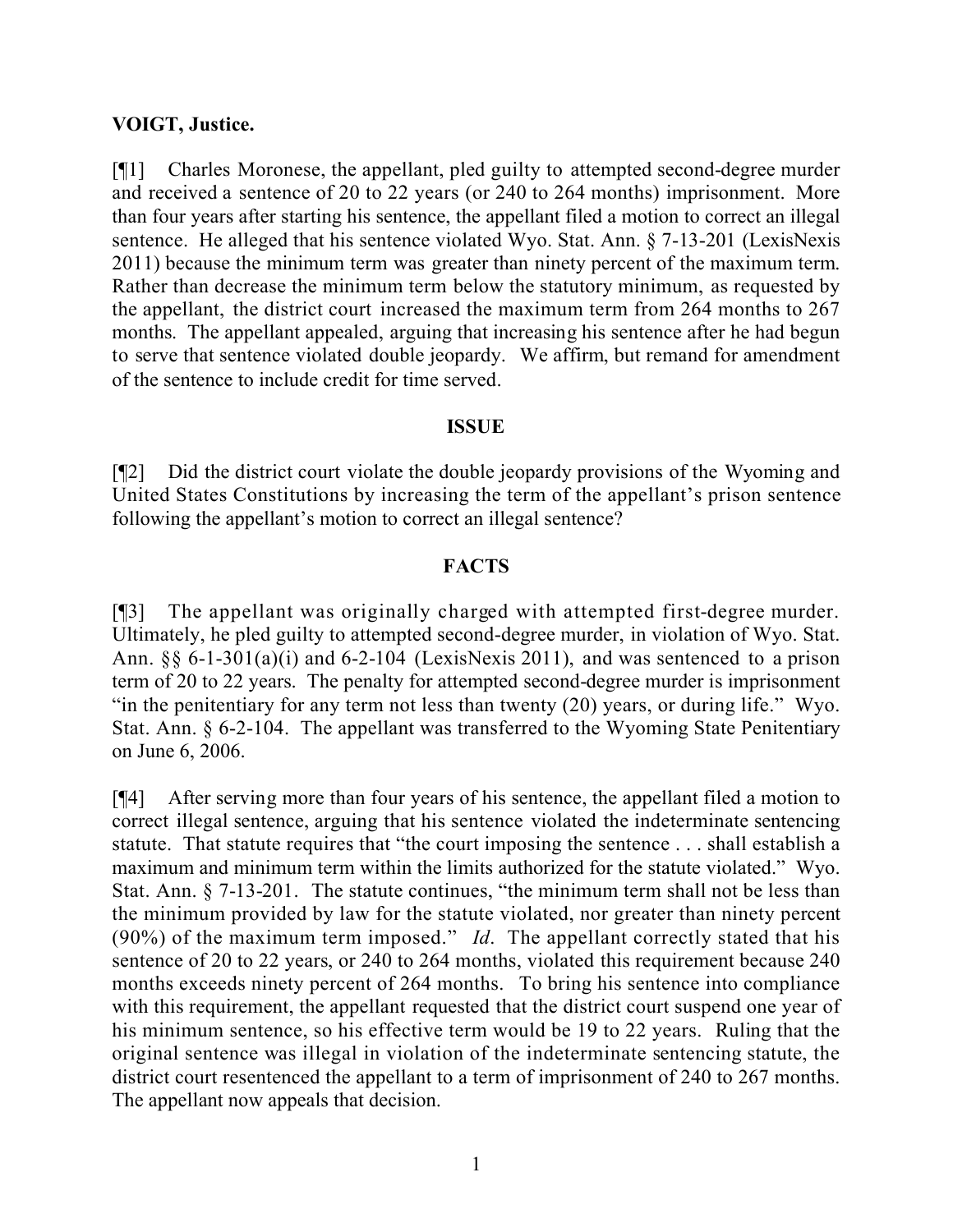## **STANDARD OF REVIEW**

[¶5] Whether a sentence is illegal is a question of law we will review *de novo*. *Manes v. State*, 2007 WY 6, ¶ 7, 150 P.3d 179, 181 (Wyo. 2007).

## **DISCUSSION**

[¶6] The appellant argues that his right not to be subjected to double jeopardy in violation of the Wyoming and United States Constitutions was violated when the district court increased his sentence as a result of his motion to correct an illegal sentence. Acknowledging that his original sentence was illegal under the indeterminate sentencing statute, the appellant contends that the proper remedy would be to decrease the minimum term from 220 months to 216 months. Finally, the appellant complains that his new sentence failed to provide credit for time served.

[¶7] The Fifth Amendment to the United States Constitution provides in part that no person shall "be twice put in jeopardy of life or limb" for the same crime. U.S. Const. amend. V. The rights provided in the Fifth Amendment are enforceable against the states through the Fourteenth Amendment. *Benton v. Maryland*, 395 U.S. 784, 794, 89 S.Ct. 2056, 2062, 23 L.Ed.2d 707 (1969). Additionally, the Wyoming Constitution explicitly includes the protection against double jeopardy. Wyo. Const. art. 1, § 11. "The double jeopardy provisions of the Fifth Amendment to the Constitution of the United States and Art. 1, § 11 of the Wyoming Constitution have the same meaning and are coextensive in application. . . . Each protects against . . . multiple punishments for the same offense." *Simonds v. State*, 799 P.2d 1210, 1212 (Wyo. 1990) (citations omitted). This bars increases to a defendant's sentence after beginning imprisonment. *Turner v. State*, 624 P.2d 774, 776 (Wyo. 1981).

[¶8] There are, however, situations in which double jeopardy principles will not bar a sentence increase. "[T]he prospect of increased punishment upon resentencing raise[s] a double jeopardy problem only to the extent of a defendant's reasonable expectations that his original sentence had become final." *Simonds*, 799 P.2d at 1213. Here, the appellant moved to correct his illegal sentence. "With respect to those instances where a defendant initiates an appeal . . . it is evident that such a defendant harbors no justifiable expectation in the finality of the original sentence." *Id*. The appellant initiated the hearing on his motion to correct an illegal sentence. At that point, he no longer had an expectation of finality in his sentence as his very argument rests on the fact that his sentence is improper and ought to be corrected.

[¶9] There is also no expectation of finality in an illegal sentence.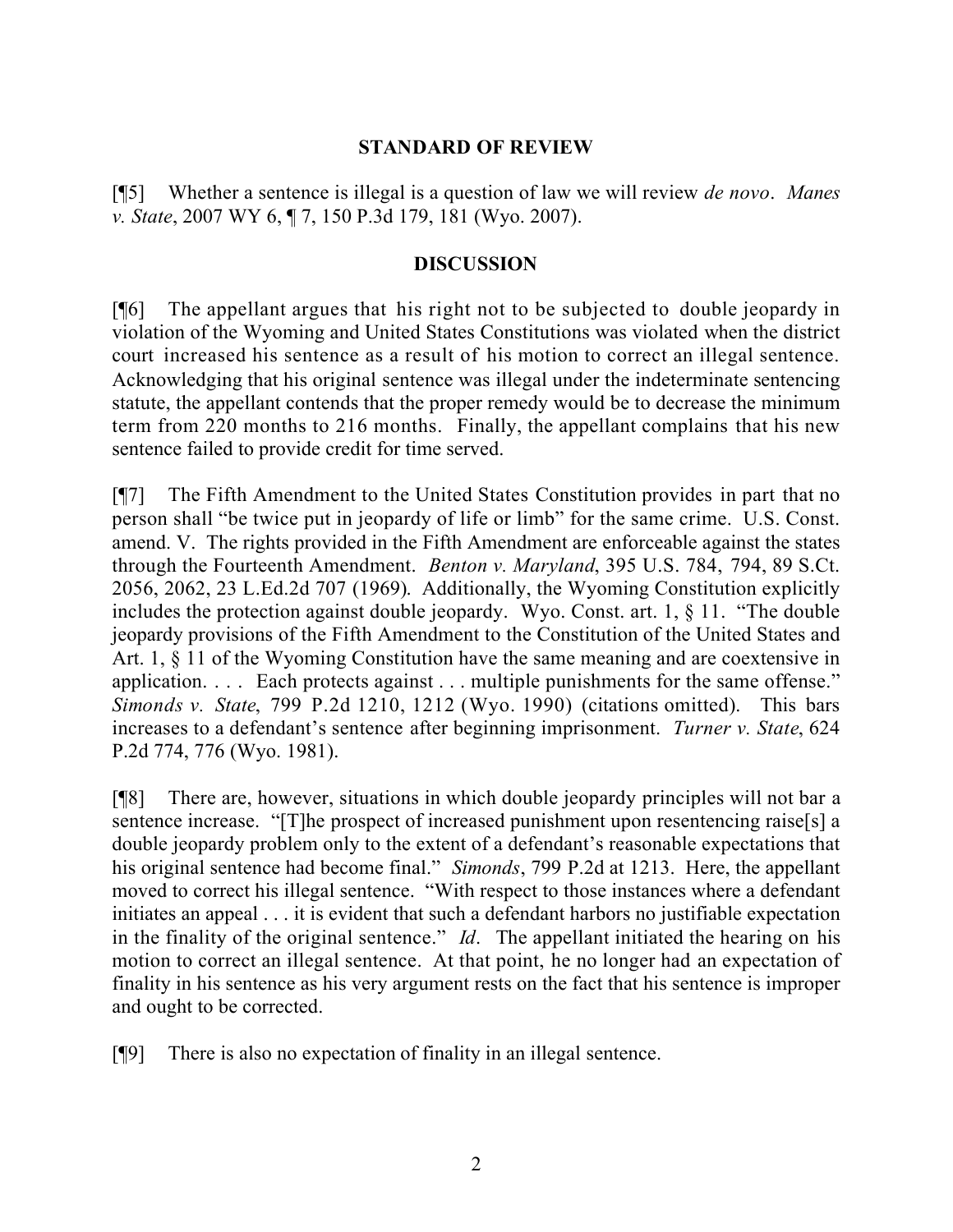When a second sentence imposed on resentencing is more severe than the original sentence, the relevant double jeopardy analysis requires that we ask whether the defendant had a legitimate expectation of finality in his original sentence. A defendant cannot acquire a legitimate expectation of finality in a sentence which is illegal, because such a sentence remains subject to modification.

*United States v. Rourke*, 984 F.2d 1063, 1066 (10th Cir. 1992) (citations omitted). In *Rourke*, the appellant had been sentenced to thirteen years in prison. *Id*. at 1065. Although it was required by statute, his sentence did not include a mandatory special parole term of at least three years. *Id*. The appellant filed a motion to correct his sentence and requested a reduction of at least three years to his thirteen year term, with the parole term added at the end of that sentence. *Id*. The district court, instead, added a three year special parole term to the end of his original sentence without reduction. The Tenth Circuit ruled that "[b]ecause Rourke lacked a reasonable expectation of finality in his original illegal sentencing, the resentencing did not implicate double jeopardy concerns even though Rourke's sentence was increased." *Id*. at 1066. Similarly, this Court has stated that "[t]he double jeopardy clause of the Fifth Amendment to the United States Constitution prevents a court from increasing a sentence, *which is in all respects legal*, after a defendant has begun serving it." *Maher v. State*, 991 P.2d 1248, 1249 (Wyo. 1999) (emphasis added).

[¶10] The appellant's original sentence was clearly illegal since the minimum term was more than ninety percent of the maximum term. "An illegal sentence is one that exceeds statutory limits, imposes multiple terms of imprisonment for the same offense, or otherwise violates constitutional provisions or the law." *Sarr v. State*, 2007 WY 140, ¶ 9, 166 P.3d 891, 894 (Wyo. 2007). Wyoming law allows a court "to correct an illegal sentence at anytime." W.R.Cr.P. 35(a). The U.S. Supreme Court has found no double jeopardy violation where an illegal sentence was corrected and increased after the appellant had begun to serve his sentence. In *Bozza v. United States*, the appellant had been sentenced to imprisonment where the applicable statute required imprisonment as well as a fine. 330 U.S. 160, 165, 67 S.Ct. 645, 648, 91 L.Ed. 818 (1947). Five hours later, while the appellant was in the custody of the U.S. Marshal's office, the judge recalled the appellant and imposed the mandatory fine as well. *Id*. at 165-66, 67 S.Ct. at 648. "It is well established that a sentence which does not comply with the letter of the criminal statute which authorizes it is so erroneous that it may be set aside on appeal or in habeas corpus proceedings." *Id*. at 166, 67 S.Ct. at 648-49 (citation omitted). The court continued, "[i]n this case the court only set aside what it had no authority to do, and substitute[d] directions required by the law to be done upon the conviction of the offender. It did not twice put petitioner in jeopardy for the same offense." *Id*. at 167, 67 S.Ct. at 649 (citation omitted). Similarly, in the instant case, the appellant's sentence had been increased in order to bring it into compliance with statutory requirements. It is of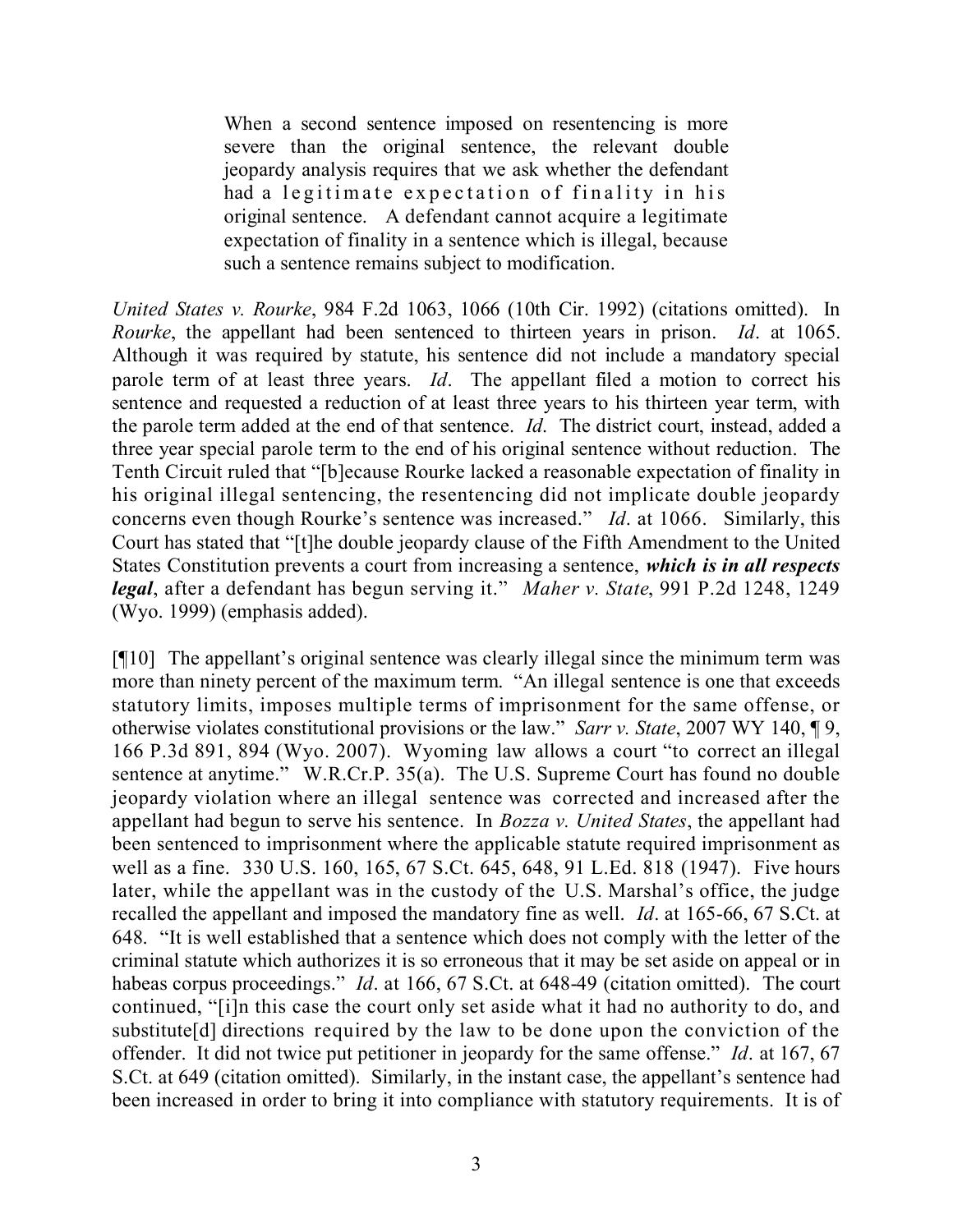no consequence that the appellant had served a significantly longer portion of his term prior to resentencing than the appellant in *Bozza*, nor does it matter that the resentencing in *Bozza* was not a result of a motion by the appellant. The original sentence was illegal and the district court was required to correct it.

[¶11] In order to bring the appellant's sentence into compliance with the ninety percent requirement, either the minimum term had to be reduced or the maximum term increased. The appellant requested that the illegal sentence be corrected by reducing the minimum term. Such a reduction, however, would result in the sentence remaining illegal, albeit for a different reason.

> It is clear that in fixing punishment the court must comply with the law, and the sentence must be within the limits of the minimum and maximum punishment prescribed by statute for the particular offense. . . . A court may not assess punishment below a mandated minimum term. If the sentence imposed is less than the minimum term, the court must revoke the initial sentence and substitute the longer one that should have been imposed.

*Williams v. State*, 692 P.2d 233, 235 (Wyo. 1984) (internal citations omitted). The appellant's original sentence was for 20 to 22 years, with 20 years being the minimum threshold permitted by the applicable statute. Because the appellant could have no expectation of finality in his sentence, double jeopardy was not violated when the maximum term was increased. This was the appropriate option to correct the appellant's sentence.

[¶12] Finally, the appellant is entitled to credit for his time already served on the original sentence. The amended sentence will only increase the maximum term, and the four-anda-half years he spent incarcerated prior to his motion to correct the illegal sentence must be applied toward the corrected sentence.

## **CONCLUSION**

[¶13] The appellant was sentenced to 20 to 22 years imprisonment for a crime punishable by a term of 20 years to life. This sentence was illegal because it violated the statutory requirement that a minimum term may not be more than ninety percent of the maximum term. As a result of the appellant's motion to correct an illegal sentence, the district court correctly increased the maximum term from 264 months to 267 months. The corrected sentence should, however, reflect the appropriate credit for the time the appellant has served.